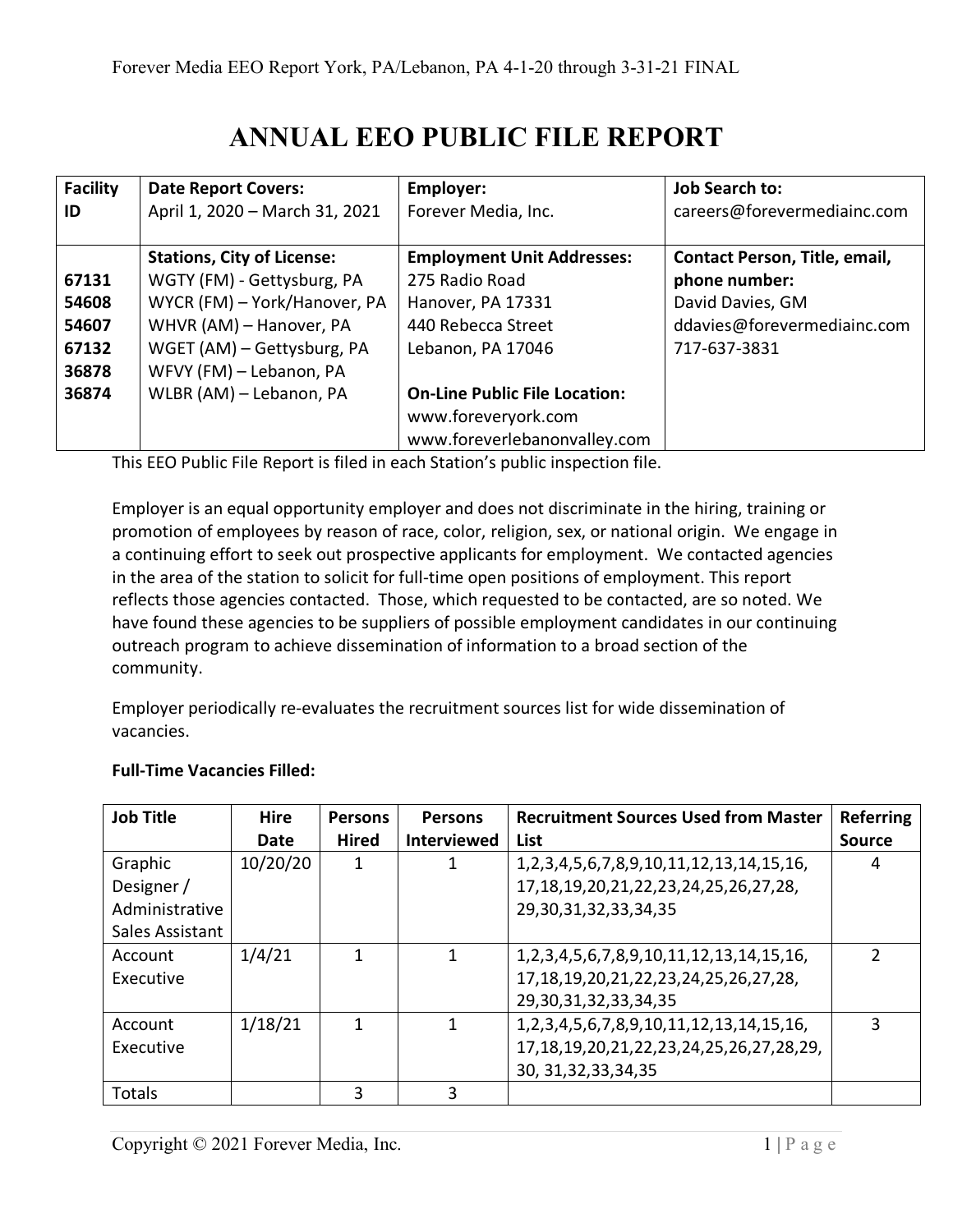## **Full-Time Recruitment Sources Master List:**

| <b>Recruitment</b>      | <b>Recruitment Source</b>                         | <b>Source</b>       | <b>Referrals</b> |
|-------------------------|---------------------------------------------------|---------------------|------------------|
| <b>Source</b>           | Name, Address, Phone, Contact, email, URL         | Requested           | from this        |
| <b>Number</b>           |                                                   | <b>Notification</b> | source           |
|                         |                                                   |                     |                  |
| $\mathbf{1}$            | Forever Media - Website                           | No                  | $\mathbf 0$      |
|                         | <b>Tammy Signor</b>                               |                     |                  |
|                         | 275 Radio Road                                    |                     |                  |
|                         | Hanover, PA 17331                                 |                     |                  |
|                         | 717-637-3831                                      |                     |                  |
|                         | tsignor@forevermediainc.com                       |                     |                  |
|                         | www.foreveryork.com; www.foreverlebanonvalley.com |                     |                  |
| $\overline{2}$          | Forever Media - On-Air Recruitment                | No                  | $\mathbf{1}$     |
|                         | WGTY/WYCR/WHVR/WGET/WFVY/WLBR                     |                     |                  |
|                         | <b>Tammy Signor</b>                               |                     |                  |
|                         | 275 Radio Road                                    |                     |                  |
|                         | Hanover, PA 17331                                 |                     |                  |
|                         | 717-637-3831                                      |                     |                  |
|                         | tsignor@forevermediainc.com                       |                     |                  |
| $\overline{\mathbf{3}}$ | Forever Media - Walk-Ins, Client Referrals, Other | <b>No</b>           | $\mathbf 1$      |
|                         | <b>Tammy Signor</b>                               |                     |                  |
|                         | 275 Radio Road                                    |                     |                  |
|                         | Hanover, PA 17331                                 |                     |                  |
|                         | 717-637-3831                                      |                     |                  |
|                         | tsignor@forevermediainc.com                       |                     |                  |
| 4                       | Forever Media - Referral from Current Employee    | No                  | $\mathbf{1}$     |
|                         | <b>Tammy Signor</b>                               |                     |                  |
|                         | 275 Radio Road                                    |                     |                  |
|                         | Hanover, PA 17331                                 |                     |                  |
|                         | 717-637-3831                                      |                     |                  |
|                         | tsignor@forevermediainc.com                       |                     |                  |
| 5                       | Forever Media - Internal Posting - Altoona        | No                  | $\mathbf 0$      |
|                         | <b>Jody Downing</b>                               |                     |                  |
|                         | One Forever Drive                                 |                     |                  |
|                         | Hollidaysburg, PA 16648                           |                     |                  |
|                         | 814-941-9800                                      |                     |                  |
|                         | jdowning@forevermediainc.com                      |                     |                  |
| 6                       | Forever Media - Internal Posting - Brownsville    | No                  | $\mathbf{0}$     |
|                         | Joyce Nicholson                                   |                     |                  |
|                         | 123 Blaine Road                                   |                     |                  |
|                         | Brownsville, PA 15417                             |                     |                  |
|                         | 724-938-2000                                      |                     |                  |
|                         | jnicholson@forevermediainc.com                    |                     |                  |
| $\overline{\mathbf{z}}$ | Forever Media - Internal Posting - Cumberland     | No                  | 0                |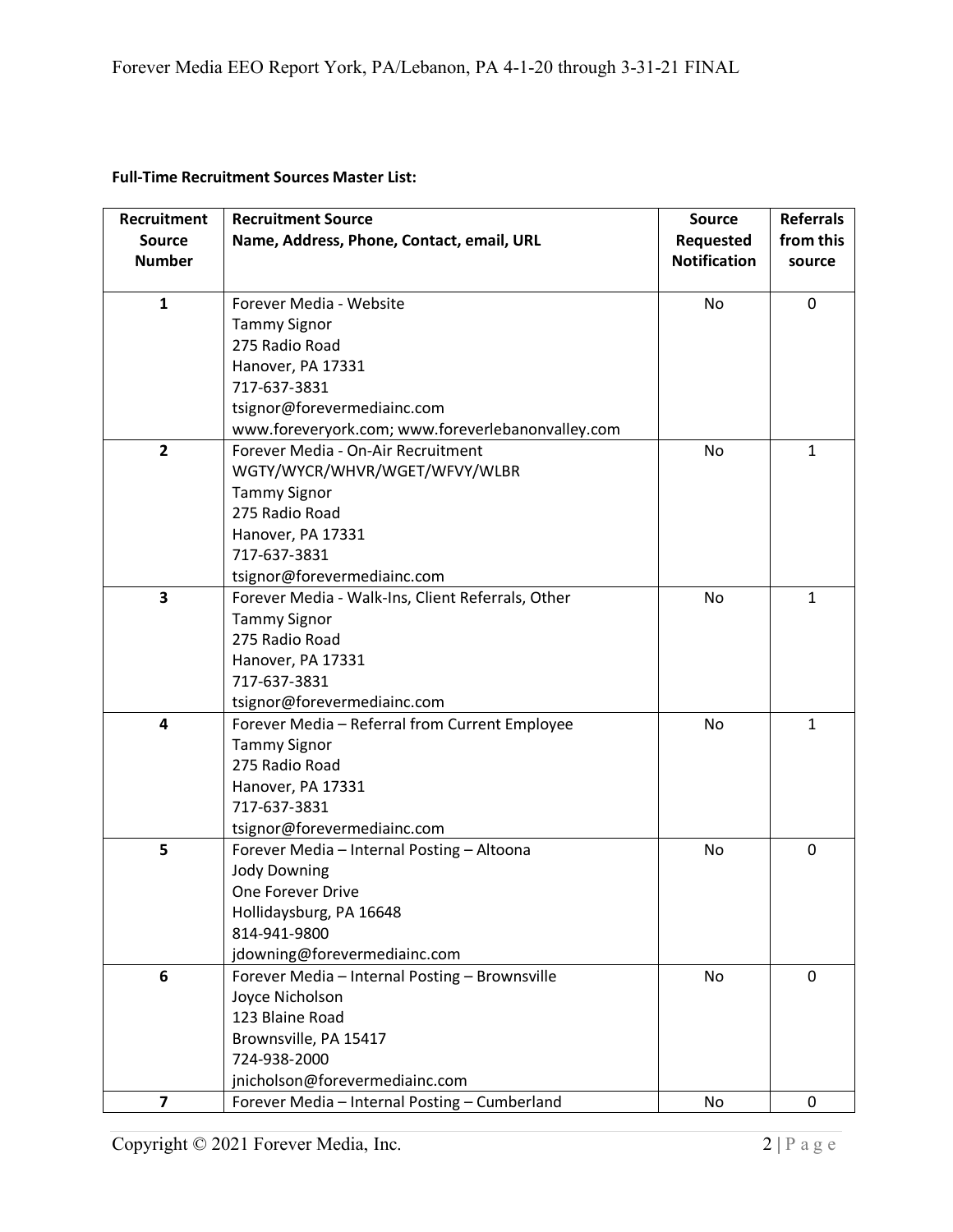|    | Jeanie McLaughlin                                     |           |              |
|----|-------------------------------------------------------|-----------|--------------|
|    | 350 Byrd Avenue                                       |           |              |
|    | Cumberland, MD 21502                                  |           |              |
|    | 301-722-6666                                          |           |              |
|    | jmclaughlin@forevermediainc.com                       |           |              |
| 8  | Forever Media - Internal Posting - Havre de Grace     | <b>No</b> | 0            |
|    | Nick Brino                                            |           |              |
|    | <b>707 Revolution Street</b>                          |           |              |
|    | Havre de Grace, MD 21078                              |           |              |
|    | 866-664-1037                                          |           |              |
|    | nbrino@forevermediainc.com                            |           |              |
| 9  | Forever Media - Internal Posting - Johnstown          | No        | 0            |
|    | Shelly Lovenduski                                     |           |              |
|    | 109 Plaza Drive                                       |           |              |
|    | Johnstown, PA 15905                                   |           |              |
|    | 814-255-4186                                          |           |              |
|    | slovenduski@forevermediainc.com                       |           |              |
| 10 | Forever Media - Internal Posting - Lebanon            | No        | 0            |
|    | John Tuscano                                          |           |              |
|    | 440 Rebecca Street                                    |           |              |
|    | Lebanon, PA 17046                                     |           |              |
|    | 717-272-7651                                          |           |              |
|    | jtuscano@forevermediainc.com                          |           |              |
| 11 | Forever Media - Internal Posting - Meadville/Franklin | No        | 0            |
|    | <b>Jill Hamilton</b>                                  |           |              |
|    | 900 Water St.                                         |           |              |
|    | Meadville, PA 16335                                   |           |              |
|    | 814-724-1111                                          |           |              |
|    | jhamilton@forevermediainc.com                         |           |              |
| 12 | Forever Media - Internal Posting - Midshore           | No        | 0            |
|    | Lynn Moore                                            |           |              |
|    | 306 Port Street                                       |           |              |
|    | Easton, MD 21601                                      |           |              |
|    | 410-822-3301                                          |           |              |
|    | Imoore@forevermediainc.com                            |           |              |
| 13 | Forever Media - Internal Posting - Milford            | No        | 0            |
|    | Sandra Gay                                            |           |              |
|    | 1666 Blairs Pond Road                                 |           |              |
|    | Milford, DE 19963                                     |           |              |
|    | 302-422-7575                                          |           |              |
|    | sgay@forevermediainc.com                              |           |              |
| 14 | Forever Media - Internal Posting - Pittsburgh         | No        | $\mathbf{0}$ |
|    | Dottie McCartney                                      |           |              |
|    | 2 Robinson Plaza, Suite 410                           |           |              |
|    | Pittsburgh, PA 15205                                  |           |              |
|    | 412-275-3393                                          |           |              |
|    | dmccartney@forevermediainc.com                        |           |              |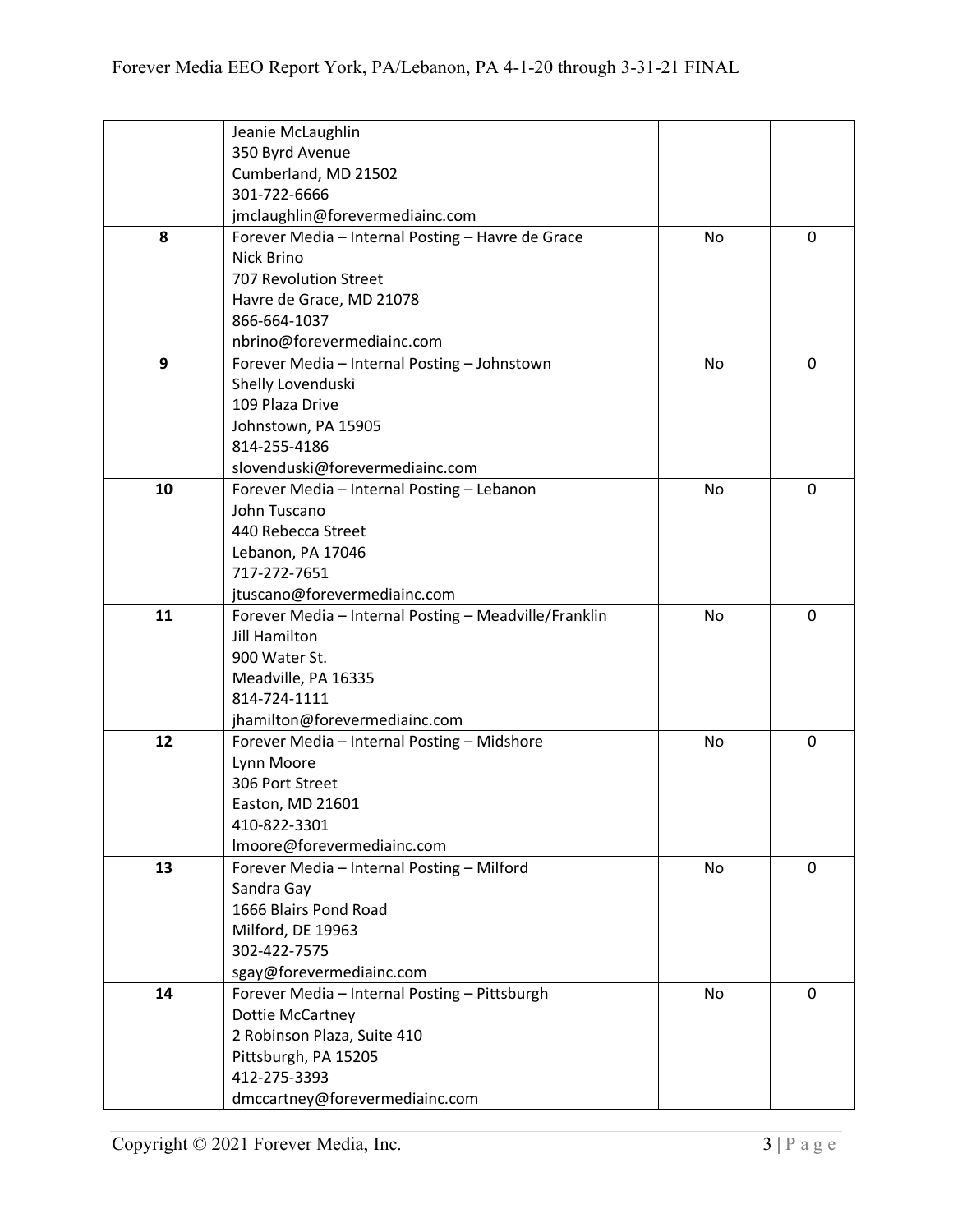| 15 | Forever Media - Internal Posting - Sharon        | No        | 0           |
|----|--------------------------------------------------|-----------|-------------|
|    | Jill Hamilton                                    |           |             |
|    | 87 Stambaugh Ave, Suite 3                        |           |             |
|    | Sharon, PA 16146                                 |           |             |
|    | 724-308-7208                                     |           |             |
|    | jhamilton@forevermediainc.com                    |           |             |
| 16 | Forever Media - Internal Posting - State College | No        | 0           |
|    | Laura Specht                                     |           |             |
|    | 2551 Park Ctr Blvd                               |           |             |
|    | State College, PA 16801                          |           |             |
|    | 814-237-9800                                     |           |             |
|    | businesssc@forevermediainc.com                   |           |             |
| 17 | Forever Media - Internal Posting - Wheeling      | No        | 0           |
|    | <b>Judy Vavrek</b>                               |           |             |
|    | 56325 High Ridge Road                            |           |             |
|    | Bellaire, OH 43906                               |           |             |
|    | 740-676-5661                                     |           |             |
|    | jvavrek@forevermediainc.com                      |           |             |
| 18 | Forever Media - Internal Posting - Wilmington    | <b>No</b> | $\mathbf 0$ |
|    | Bobbi Jo Clifford                                |           |             |
|    | 2727 Shipley Road                                |           |             |
|    | Wilmington, DE 19810                             |           |             |
|    | 302-478-2700, 302-660-3446                       |           |             |
|    | bclifford@forevermediainc.com                    |           |             |
| 19 | All Access Music Group                           | <b>No</b> | 0           |
|    | Joel Denver                                      |           |             |
|    | 24955 Pacific Coast Highway, C303                |           |             |
|    | Malibu, CA 90265                                 |           |             |
|    | 310-457-6616                                     |           |             |
| 20 | American Broadcasting School                     | Yes       | $\mathbf 0$ |
|    | Michelle McConnell                               |           |             |
|    | 4511 SE 29th Street                              |           |             |
|    | Oklahoma City, OK 73115                          |           |             |
|    | 405-672-6511                                     |           |             |
|    | michelle@radioschool.com                         |           |             |
| 21 | Dickinson College                                | No        | 0           |
|    | <b>Heather Champion</b>                          |           |             |
|    | <b>Tammy Heberlig</b>                            |           |             |
|    | 28 N. College St                                 |           |             |
|    | P.O. Box 1773                                    |           |             |
|    | Carlisle, PA 17013                               |           |             |
|    | 717-245-1706, 717-245-1069                       |           |             |
|    | champioh@dickinson.edu                           |           |             |
|    | heberlit@dickinson.edu                           |           |             |
| 22 | First Saint John's Lutheran Church               | Yes       | $\mathbf 0$ |
|    | Rev. James Driskell                              |           |             |
|    | 140 West King Street                             |           |             |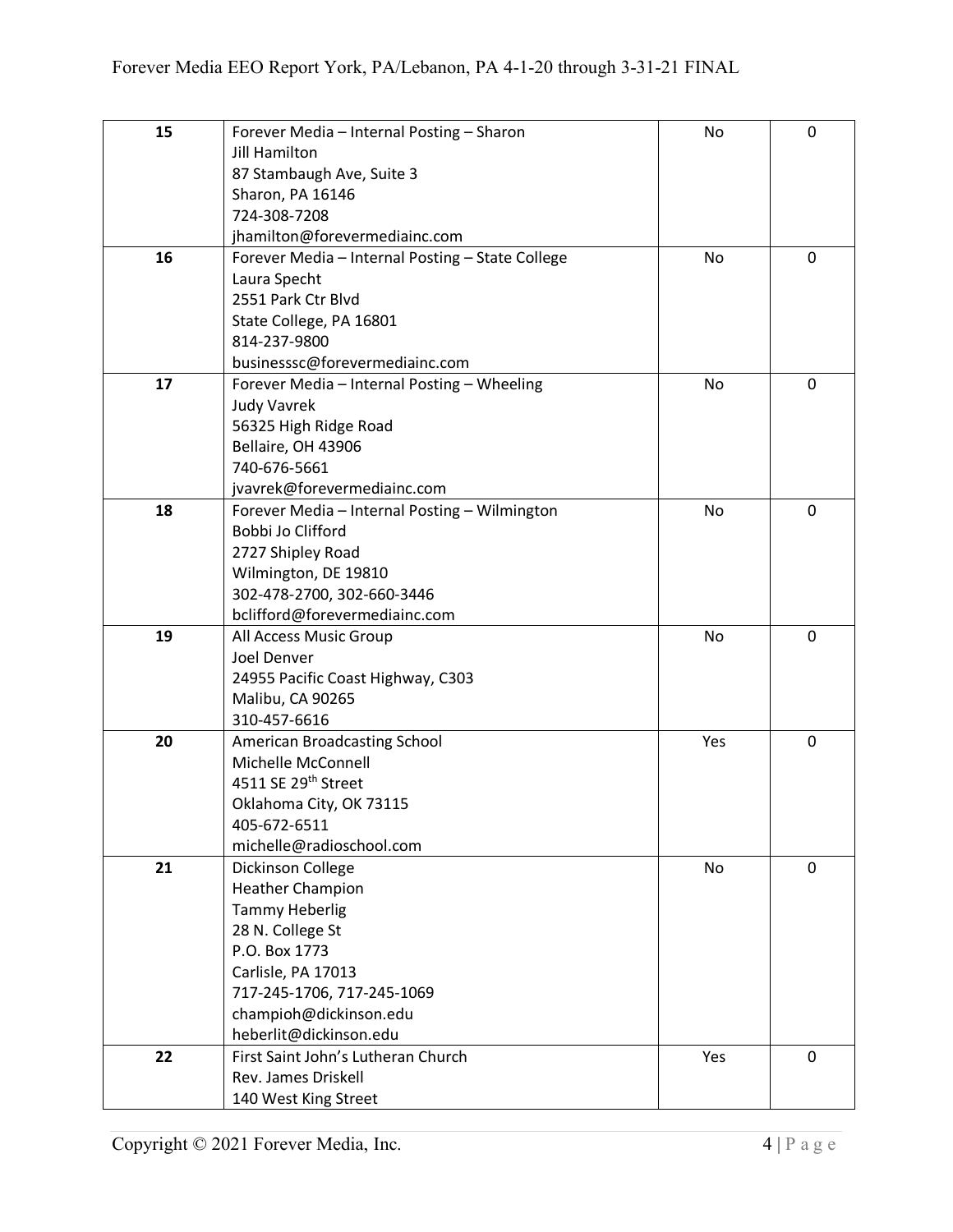|    | York, PA 17403                                 |     |             |
|----|------------------------------------------------|-----|-------------|
|    | 717-386-3698                                   |     |             |
|    | bm2driskell@aol.com                            |     |             |
| 23 | Harrisburg Area Community College              | Yes | 0           |
|    | <b>Howard Alexander</b>                        |     |             |
|    | 731 Old Harrisburg Rd                          |     |             |
|    | Gettysburg, PA 17325                           |     |             |
|    | 717-339-3576                                   |     |             |
|    | halexand@hacc.edu                              |     |             |
| 24 | Indeed                                         | No  | 0           |
|    | 6433 Champion Grandview Way, Building 1        |     |             |
|    | Austin, TX 78750                               |     |             |
|    | www.indeed.com                                 |     |             |
|    | 800-475-7361, 800-430-6935                     |     |             |
| 25 | Lebanon Valley College                         | No  | 0           |
|    | Sarah Bartz                                    |     |             |
|    | 101 North College Ave                          |     |             |
|    | Annville, PA 17003                             |     |             |
|    | 717-867-6381, 717-867-6560                     |     |             |
|    | bartz@lvc.edu                                  |     |             |
| 26 | <b>Messiah College</b>                         | Yes | $\mathbf 0$ |
|    | Abby Book                                      |     |             |
|    | One College Avenue                             |     |             |
|    | Mechanicsburg, PA 17055                        |     |             |
|    | 717-691-6016                                   |     |             |
|    | abook@messiah.edu                              |     |             |
| 27 | Mount St. Mary's University                    | No  | 0           |
|    | <b>Matthew Pouss</b>                           |     |             |
|    | 16300 Old Emmitsburg Road                      |     |             |
|    | Emmitsburg, MD 21727                           |     |             |
|    | 301-447-5630, 301-447-5202                     |     |             |
|    | career-center@msmary.edu,                      |     |             |
|    | pouss@msmary.edu                               |     |             |
| 28 | Office of Vocational Rehabilitation            | Yes | 0           |
|    | <b>Brenda Bowersox</b>                         |     |             |
|    | 2550 Kingston Road                             |     |             |
|    | Suite 101                                      |     |             |
|    | York, PA 17402                                 |     |             |
|    | 717-771-4407                                   |     |             |
|    | brbowersox@pa.gov                              |     |             |
| 29 | PAB - Pennsylvania Association of Broadcasters | No  | $\mathbf 0$ |
|    | Gail Ponti                                     |     |             |
|    | 208 North 3rd Street                           |     |             |
|    | Suite 105                                      |     |             |
|    | Harrisburg, PA 17101                           |     |             |
|    | 717-482-4820                                   |     |             |
|    | gponti@pab.org                                 |     |             |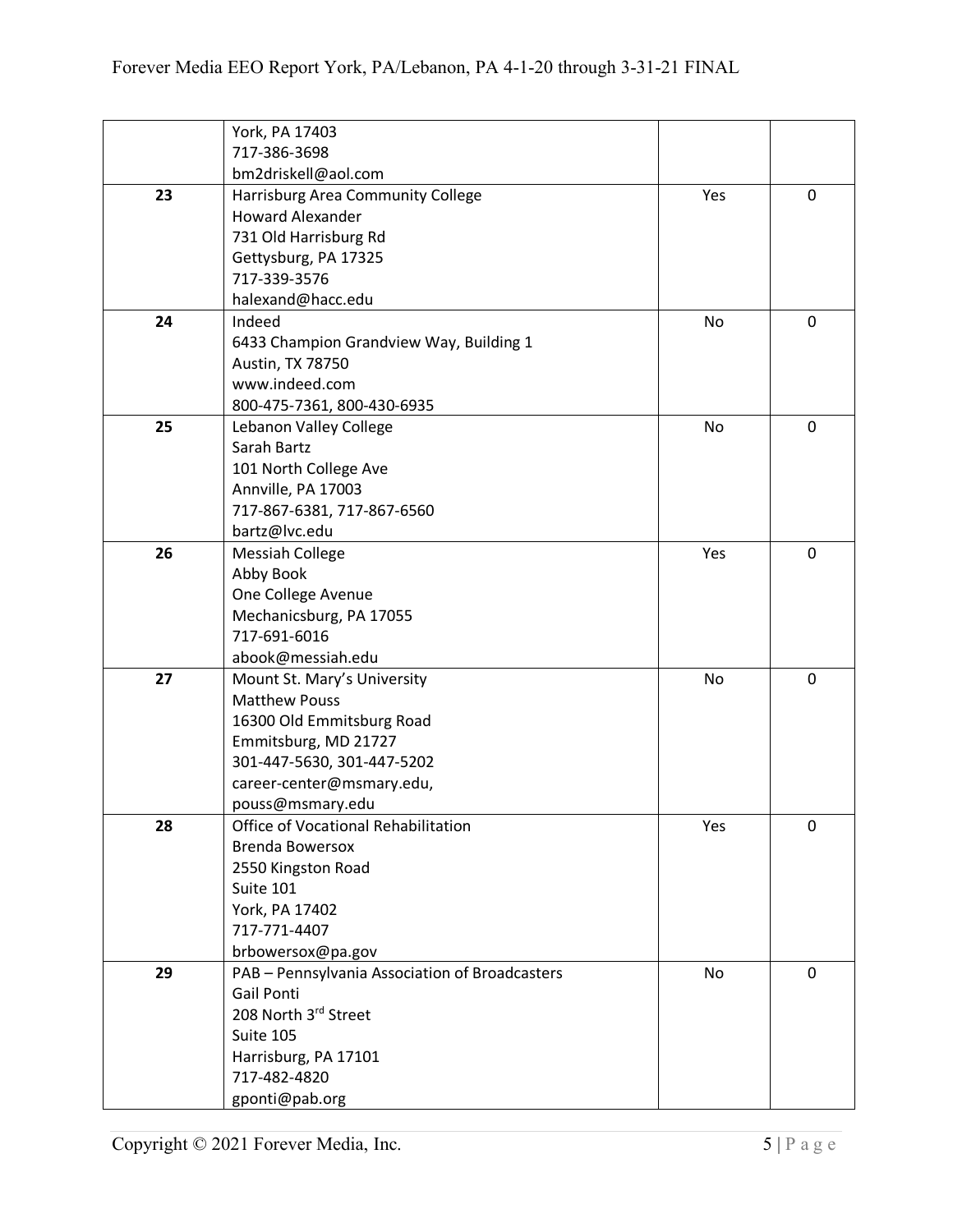| 30 | Pennsylvania State University - Mont Alto | Yes          | $\mathbf 0$ |
|----|-------------------------------------------|--------------|-------------|
|    | Patty Gochenauer                          |              |             |
|    | 1 Campus Drive                            |              |             |
|    | Mont Alto, PA 17237                       |              |             |
|    | 717-749-6104                              |              |             |
|    | pmgoch@psu.edu                            |              |             |
| 31 | Pennsylvania State University - York      | <b>No</b>    | $\mathbf 0$ |
|    | Leigh Ann Fry                             |              |             |
|    | 1031 Edgecomb Ave                         |              |             |
|    | York, PA 17403                            |              |             |
|    | 717-771-4053                              |              |             |
|    | Inm5048@psu.edu                           |              |             |
| 32 | <b>Shippensburg University</b>            | Yes          | $\mathbf 0$ |
|    | Victoria Kerr Buchbauer                   |              |             |
|    | 1871 Old Main Drive                       |              |             |
|    | Shippensburg, PA 17257                    |              |             |
|    | 717-477-1484                              |              |             |
|    | career@ship.edu                           |              |             |
| 33 | United Way of York County                 | Yes          | $\mathbf 0$ |
|    | Anne Druck                                |              |             |
|    | 880 East King Street                      |              |             |
|    | York, PA 17403                            |              |             |
|    | 717-771-3806, 717-771-3800                |              |             |
|    | drucka@unitedway-york.org                 |              |             |
| 34 | York College of Pennsylvania              | <b>No</b>    | $\mathbf 0$ |
|    | Jennaca Brooks                            |              |             |
|    | 441 Country Club Rd                       |              |             |
|    | York, PA 17403                            |              |             |
|    | 717-815-1908                              |              |             |
|    | careerdevelopment@ycp.edu                 |              |             |
| 35 | <b>York County Economic Alliance</b>      | <b>No</b>    | $\mathbf 0$ |
|    | <b>Sully Pinos</b>                        |              |             |
|    | 144 Roosevelt Avenue                      |              |             |
|    | York, PA 17401                            |              |             |
|    | 717-848-4000                              |              |             |
|    | spinos@ycea-pa.org                        |              |             |
|    |                                           | <b>Total</b> | 3           |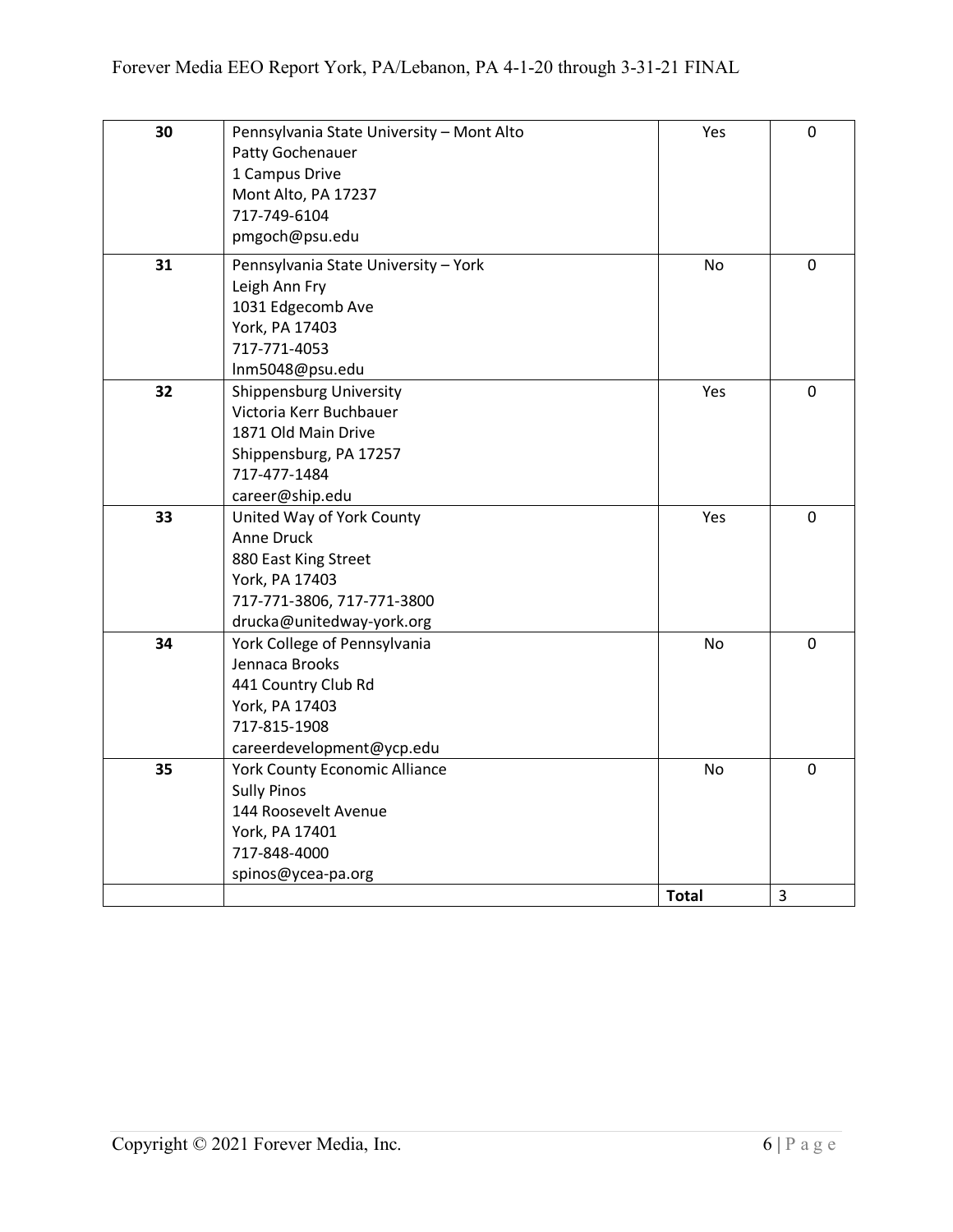## **Outreach Activities List:**

| Outreach                | Date     | Recruitment                                                         | <b>Description</b>                                                                                                                                                                                                                                                                                                                                                          | <b>Participants</b>                                                                                                                                                                                                              |
|-------------------------|----------|---------------------------------------------------------------------|-----------------------------------------------------------------------------------------------------------------------------------------------------------------------------------------------------------------------------------------------------------------------------------------------------------------------------------------------------------------------------|----------------------------------------------------------------------------------------------------------------------------------------------------------------------------------------------------------------------------------|
| <b>Number</b>           |          | Initiative                                                          |                                                                                                                                                                                                                                                                                                                                                                             |                                                                                                                                                                                                                                  |
| 1                       | 04/15/20 | #1 - Conventions, Job<br>Fairs, Career Days,<br><b>Career Fairs</b> | Shippensburg University's Career,<br><b>Mentoring and Professional Development</b><br><b>Center offered the Career CUB Take Over</b><br>2020 Spring Career & Internship Fair. This<br>virtual fair was held on April 15, 2020 from<br>10:30 a.m. to 2 p.m. through the Ship<br>Career Connection Symplicity Link.                                                           | Courtney Paul-Wessner, Jill<br>Hamilton, Judy Vavrek, Andy<br>Kreiser, David Pavlic, Bethany<br>Hildebrand, Mark Schollenberger,<br>Don Dalesio, Michael Vennare,<br>Tammy Signor who represented<br>all Forever Media Stations. |
| $\mathbf{2}$            | 05/21/20 | #1 - Conventions, Job<br>Fairs, Career Days,<br><b>Career Fairs</b> | Shippensburg University's Career,<br><b>Mentoring and Professional Development</b><br>Center held the Raider Graduate Virtual Job<br>Fair on May 21, 2020 from 3 p.m. to 5 p.m.<br>through the Ship Career Connection<br>Symplicity link.                                                                                                                                   | Diane Fetty, CHRD represented<br>all of the Forever Media stations.                                                                                                                                                              |
| 3                       | 10/14/20 | #1 - Conventions, Job<br>Fairs, Career Days,<br><b>Career Fairs</b> | All Majors: Fall 2020 Virtual Job &<br>Internship Fair. As college students and<br>employers both face uncertainty with the<br>economy and job market, Dickinson<br>College, Gettysburg College, and Mount St.<br>Mary's University are partnering to bring<br>you two unique opportunities to virtually<br>connect with 7,000+ students across three<br>schools this fall. | Diane Fetty, CHRD represented<br>all of the Forever Media stations.                                                                                                                                                              |
| 4                       | 11/12/20 | #1 - Conventions, Job<br>Fairs, Career Days,<br><b>Career Fairs</b> | Keystone Virtual Fall 2020 Grad, Internship<br>& Career Fair. Meet and network with<br>Keystone Students and Alumni.                                                                                                                                                                                                                                                        | Diane Fetty, CHRD represented<br>all of the Forever Media stations.                                                                                                                                                              |
| 5                       | 11/18/20 | #1 - Conventions, Job<br>Fairs, Career Days,<br><b>Career Fairs</b> | Virtual Career Expo - Career Link and<br>Fayette Chamber. The Fayette Business<br>Education Partnership, PA CareerLink<br>Fayette and the Fayette Chamber of<br>Commerce are partnering together to<br>present WORK! Fayette County - Virtual<br>Career Expo!                                                                                                               | Diane Fetty, CHRD represented<br>all of the Forever Media stations.                                                                                                                                                              |
| 6                       | 12/02/20 | #1 - Conventions, Job<br>Fairs, Career Days,<br>Career Fairs        | Virtual Fall Career Fair - Colleges of<br><b>Business, Technology, Arts and Sciences.</b><br>Meet and network with WilmU Student and<br>Alumni.                                                                                                                                                                                                                             | Diane Fetty, CHRD represented<br>all of the Forever Media stations.                                                                                                                                                              |
| $\overline{\mathbf{z}}$ | 2/17/21  | #1 Conventions, Job<br>Fairs, Career Days,<br><b>Career Fairs</b>   | <b>Robert Morris University 2021 Spring</b><br>Career & Student Engagement Fair.<br>Participation in the virtual fair provided an<br>opportunity to connect with the students<br>for networking, recruiting, career<br>discussions and industry information.                                                                                                                | Diane Fetty, CHRD represented<br>all of the Forever Media stations                                                                                                                                                               |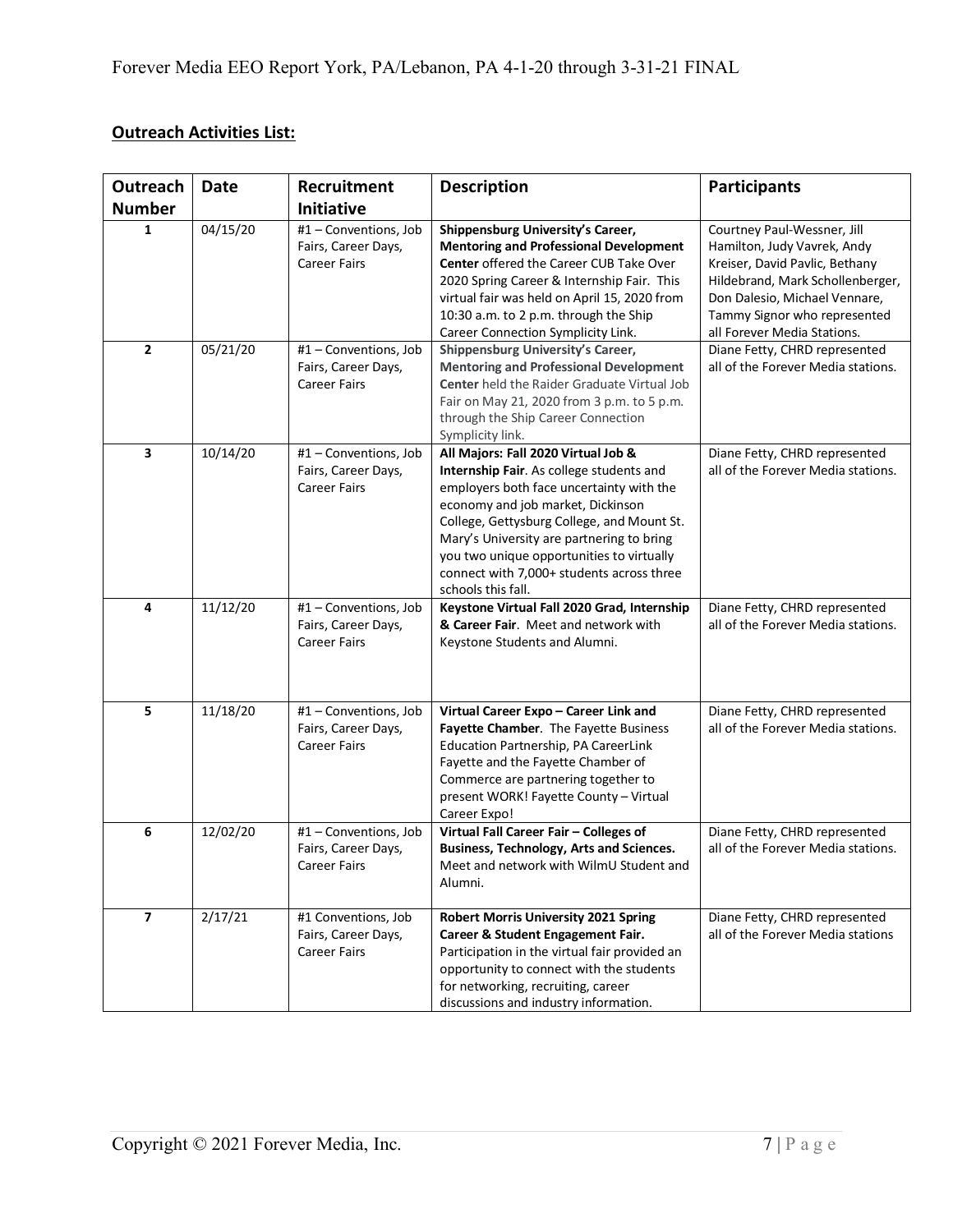| 8  | 2/19/21 | #1 Conventions, Job | 22nd ANNUAL JOB EXPO/THE                         | Diane Fetty, CHRD represented     |
|----|---------|---------------------|--------------------------------------------------|-----------------------------------|
|    |         | Fairs, Career Days, | PENNSYLVANIA STATE UNIVERSITY- THE               | all of the Forever Media stations |
|    |         | <b>Career Fairs</b> | <b>COLLEGE OF</b>                                |                                   |
|    |         |                     | <b>COMMUNICATIONS</b> Participation in the       |                                   |
|    |         |                     | 2021 PSU College of Communications               |                                   |
|    |         |                     | Virtual JobExpo. The Pennsylvania State          |                                   |
|    |         |                     | University's College of Communications is        |                                   |
|    |         |                     | the largest ACEEJMC accredited                   |                                   |
|    |         |                     | undergraduate communications program in          |                                   |
|    |         |                     | the country. This Job Expo is designed for       |                                   |
|    |         |                     | Penn State's top-notch advertising, public       |                                   |
|    |         |                     | relations, film/video, journalism, media         |                                   |
|    |         |                     | studied and telecommunications students          |                                   |
|    |         |                     | and alumni to meet with Radio                    |                                   |
|    |         |                     | Broadcasting Groups, public relations firms,     |                                   |
|    |         |                     | newspapers, magazines, production                |                                   |
|    |         |                     | companies and broadcast and cable                |                                   |
|    |         |                     | organizations. We have found that                |                                   |
|    |         |                     | participation in this Job Expo has provided      |                                   |
|    |         |                     | us an opportunity to meet strong                 |                                   |
|    |         |                     | candidates with relevant experience in an        |                                   |
|    |         |                     | extremely efficient manner covering the          |                                   |
|    |         |                     | entire mid-Atlantic region. By participating     |                                   |
|    |         |                     | in the 2020 Virtual JobExpo Comm, we had         |                                   |
|    |         |                     | access to over 5,000 students from Penn          |                                   |
|    |         |                     | State. Penn State University changed its job     |                                   |
|    |         |                     | fair to a virtual event in light of the Covid-19 |                                   |
|    |         |                     | situation in the country at this time.           |                                   |
| 9  | 2/24/21 | #1 Conventions, Job | Maryland and Pennsylvania Liberal Arts           | Diane Fetty, CHRD represented     |
|    |         | Fairs, Career Days, | Career Fair 2021. This virtual fair gave a       | all of the Forever Media station  |
|    |         | <b>Career Fairs</b> | chance to network and share our                  |                                   |
|    |         |                     | opportunities with ten excellent liberal arts    |                                   |
|    |         |                     | institutions that comprise of: Mount St.         |                                   |
|    |         |                     | Mary's University, Gettysburg College,           |                                   |
|    |         |                     | Goucher College, Hood College, McDaniel          |                                   |
|    |         |                     | College, Muhlenberg College, Notre Dame          |                                   |
|    |         |                     | of Maryland University, St. John's College,      |                                   |
|    |         |                     | Ursinus College and Washington College.          |                                   |
| 10 | 2/25/21 | #1 Conventions, Job | The University of Maryland Eastern Shore         | Diane Fetty, CHRD represented     |
|    |         | Fairs, Career Days, | <b>Career and Professional Development</b>       | all of the Forever Media stations |
|    |         | <b>Career Fairs</b> | Center - Spring 2021 Virtual Career Fair.        |                                   |
|    |         |                     | Employers had the advantage of this unique       |                                   |
|    |         |                     | opportunity to meet virtually with               |                                   |
|    |         |                     | motivated and talented individuals. Many         |                                   |
|    |         |                     | students are seeking employment                  |                                   |
|    |         |                     | opportunities and internships.                   |                                   |
| 11 | 2/26/21 | #1 Conventions, Job | Juniata College Career Day 2021                  | Diane Fetty, CHRD represented     |
|    |         | Fairs, Career Days, | Participation in the 2021 Juniata College        | all of the Forever Media stations |
|    |         | <b>Career Fairs</b> | Career Day virtual event. This event was         |                                   |
|    |         |                     | designed to bring students together with         |                                   |
|    |         |                     | employers and alumni from 120+ business,         |                                   |
|    |         |                     | industry and public service to discuss           |                                   |
|    |         |                     | student career options, internships and full-    |                                   |
|    |         |                     | time employment opportunities.                   |                                   |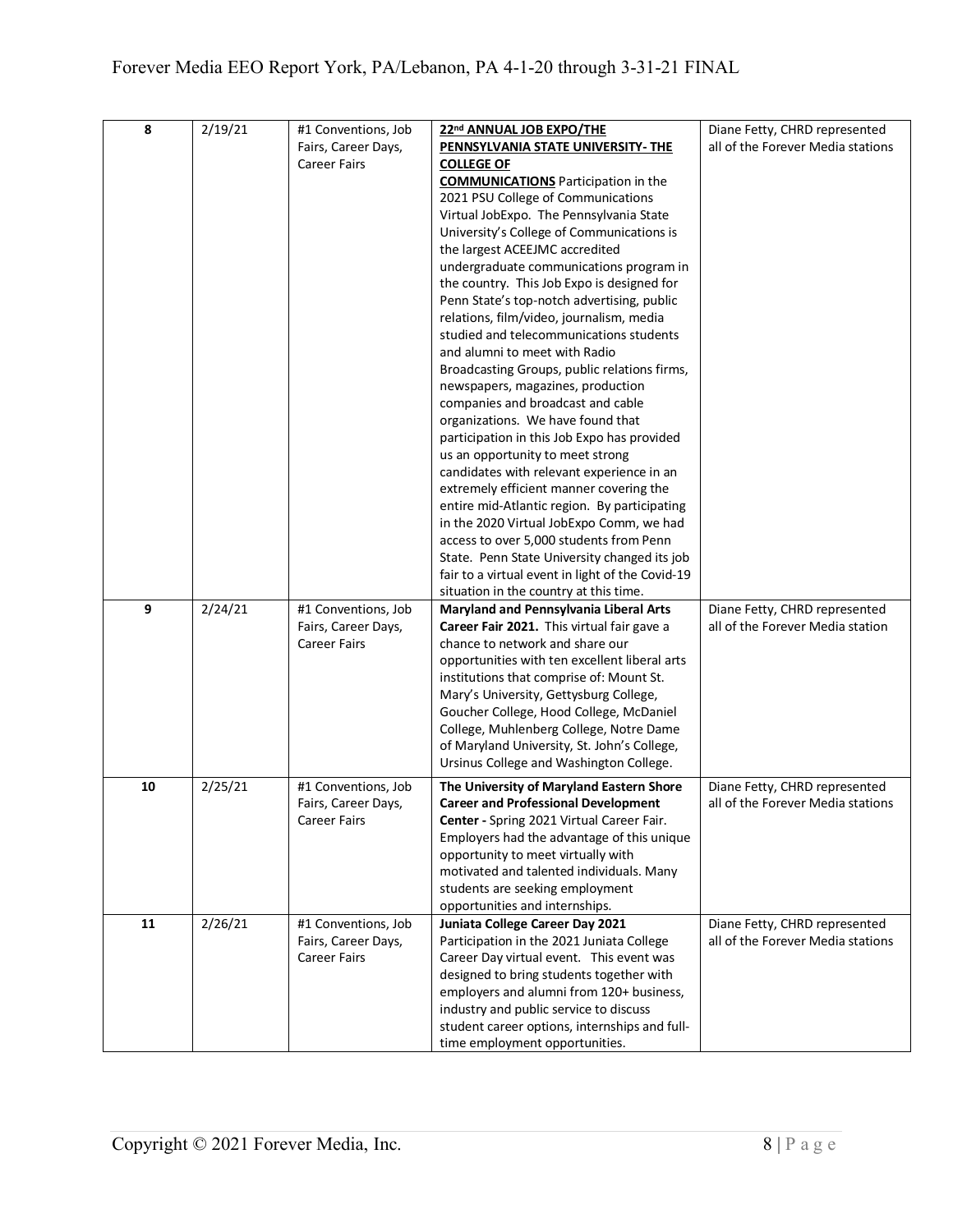| 12 | 05/20/20 and<br>ongoing         | #2 Hosted Job Fairs                                                               | FOREVER MEDIA hosts an on-going job fair<br>on its website www.forevermediainc.com<br>where applicants have an opportunity to<br>view open positions, by market, and submit<br>a resume.                                                                                                                                                                                                                                                                                                                                                                                                                                                                                                                                                                                                                                                                                                                                                                                                                                                                               | Diane Fetty, CHRD represented<br>all of the Forever Media stations                      |
|----|---------------------------------|-----------------------------------------------------------------------------------|------------------------------------------------------------------------------------------------------------------------------------------------------------------------------------------------------------------------------------------------------------------------------------------------------------------------------------------------------------------------------------------------------------------------------------------------------------------------------------------------------------------------------------------------------------------------------------------------------------------------------------------------------------------------------------------------------------------------------------------------------------------------------------------------------------------------------------------------------------------------------------------------------------------------------------------------------------------------------------------------------------------------------------------------------------------------|-----------------------------------------------------------------------------------------|
| 13 | None this<br>period             | #5 - Forever Media<br>Internship Program                                          | Forever Media Radio helps prepare<br>students to take their place in society as<br>active, critical and engaged media<br>professionals. We provide internship<br>opportunities to students every year. We<br>work to design a program that allows<br>students to earn college credit for hands on<br>experience at the radio station. The<br>internships are designed to meet the needs<br>of the radio station and academic<br>requirements of the college or university<br>where the student is enrolled. Each<br>internship is uniquely designed to help<br>prepare the students to take their place in<br>society as active, critical and engaged media<br>professionals. Students may work with the<br>News Director, Program Director, Business<br>Manager, Chief Engineer, Sales Manager or<br>the General Manager to fulfill their<br>internship. Promotional interns. They help<br>develop, plan, implement, and recap ways<br>to market and promote the station group.<br>They attend Live On Locations for the radio<br>network and help promote the event. | n/a                                                                                     |
| 14 | 06/22/20                        | #8 - Establishment of<br><b>Training Programs for</b><br><b>Station Personnel</b> | Pennsylvania Association of Broadcasters<br>held a virtual meeting. Presentations of<br>broadcast innovations, programming and<br>legal concerns.                                                                                                                                                                                                                                                                                                                                                                                                                                                                                                                                                                                                                                                                                                                                                                                                                                                                                                                      | Mike Sherry, VP of Sales, Bobbi<br>Castellucci, Dave Davies,<br><b>General Managers</b> |
| 15 | 09/23/20                        | #8 - Establishment of<br><b>Training Programs for</b><br><b>Station Personnel</b> | Pennsylvania Association of Broadcasters<br>held a virtual meeting. Presentations of<br>broadcast innovations, programming and<br>legal concerns.                                                                                                                                                                                                                                                                                                                                                                                                                                                                                                                                                                                                                                                                                                                                                                                                                                                                                                                      | Mike Sherry, VP of Sales, Bobbi<br>Castellucci, Dave Davies,<br><b>General Managers</b> |
| 16 | 09/28/20<br>through<br>09/29/20 | #8 - Establishment of<br><b>Training Programs for</b><br><b>Station Personnel</b> | Forever Media managers/owners attended<br>the AIMS (Association of Independent<br>Metropolitan Stations) conference virtually.<br>This two-day conference presented<br>discussions regarding the radio business<br>and new opportunities and problem solving                                                                                                                                                                                                                                                                                                                                                                                                                                                                                                                                                                                                                                                                                                                                                                                                           | Lynn Deppen, President, and<br>Mike Sherry, VP of Sales                                 |
| 17 | 12/10/2020                      | #8 - Establishment of<br><b>Training Programs for</b><br><b>Station Personnel</b> | Pennsylvania Association of Broadcasters<br>held the 2020 Board of Directors Meeting<br>virtually. Presentations of broadcast<br>innovations, programming and legal<br>concerns.                                                                                                                                                                                                                                                                                                                                                                                                                                                                                                                                                                                                                                                                                                                                                                                                                                                                                       | Mike Sherry, VP of Sales, Bobbi<br>Castellucci, Dave Davies, General<br>Managers        |
| 18 | $2/22/21$ and<br>2/23/21        | #8 Establishment of<br><b>Training Programs for</b><br><b>Station Personnel</b>   | Forever Media Manager/owner attended<br>the AIMS (Association of Independent<br>Metropolitan Stations) virtually. This two-<br>day conference presented discussions<br>regarding the radio business and new                                                                                                                                                                                                                                                                                                                                                                                                                                                                                                                                                                                                                                                                                                                                                                                                                                                            | Lynn Deppen, President and Mike<br>Sherry, VP of Sales                                  |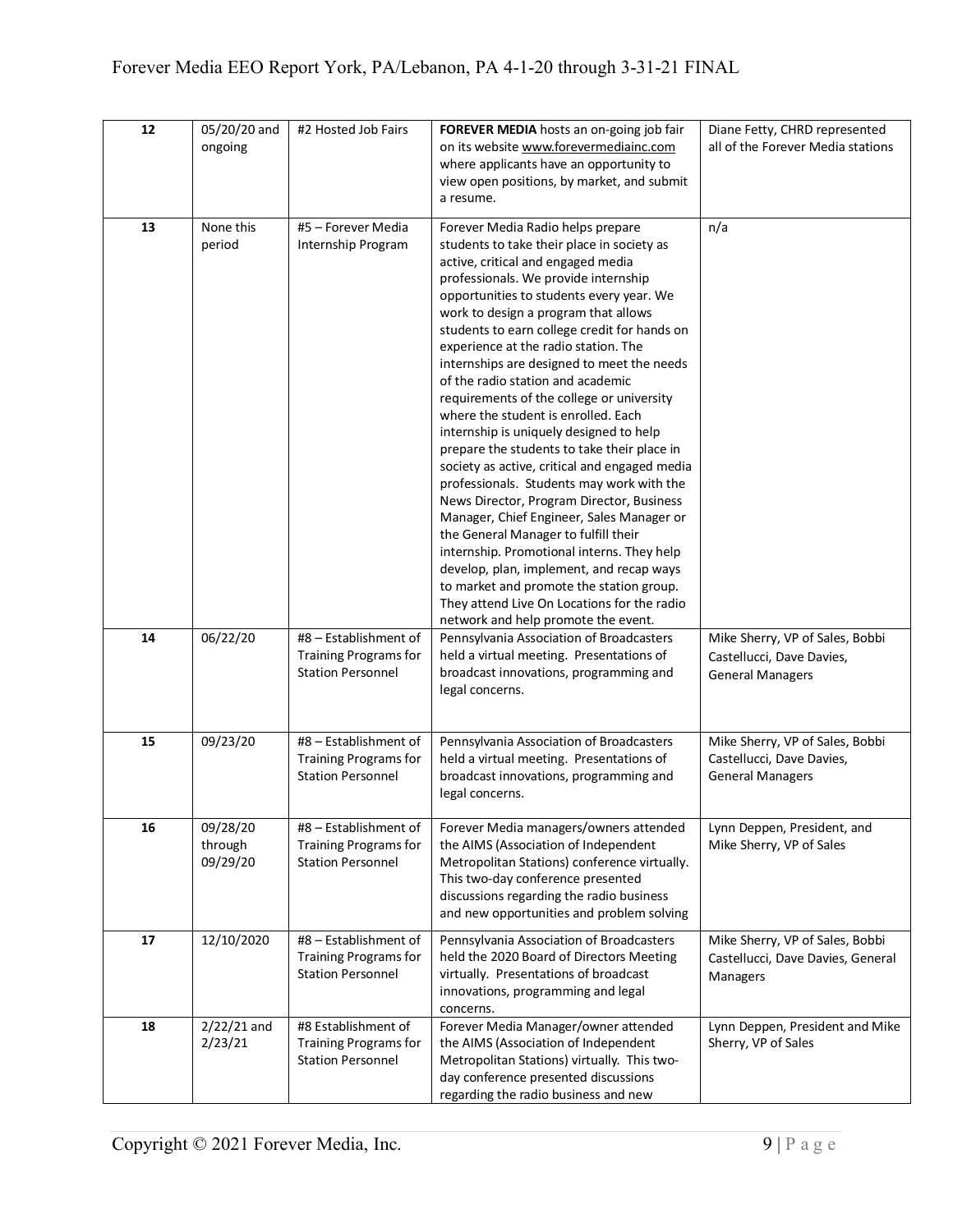|    |                              |                                                                                   | opportunities and problem solving.                                                                                                                                                                                                                                                                                                                                                                                                                                                                                                                                                                                                                                                 |                                                                                                                                |
|----|------------------------------|-----------------------------------------------------------------------------------|------------------------------------------------------------------------------------------------------------------------------------------------------------------------------------------------------------------------------------------------------------------------------------------------------------------------------------------------------------------------------------------------------------------------------------------------------------------------------------------------------------------------------------------------------------------------------------------------------------------------------------------------------------------------------------|--------------------------------------------------------------------------------------------------------------------------------|
| 19 | 3/9/21<br>through<br>3/11/21 | #8 Establishment of<br><b>Training Programs for</b><br><b>Station Personnel</b>   | RSC Sound Software conducted training for<br>Program Directors on the music selector<br>product called GSelector.                                                                                                                                                                                                                                                                                                                                                                                                                                                                                                                                                                  | <b>Program Directors</b><br>Altoona, Johnstown, Meadville,<br>Pittsburgh, Brownsville, State<br>College, York, PA; Wilmington, |
|    |                              |                                                                                   |                                                                                                                                                                                                                                                                                                                                                                                                                                                                                                                                                                                                                                                                                    | DE; and Cumberland, MD                                                                                                         |
| 20 | 3/24/21                      | #8 Establishment of<br><b>Training Programs for</b><br><b>Station Personnel</b>   | <b>Staying on Top of Your Broadcast FCC EEO</b><br>Obligations webinar. FCC has continued to<br>enforce its EEO rules, reviewing a station's<br>compliance both in connection with its<br>license renewal and through periodic<br>audits. Stations still need to engage in wide<br>dissemination of information about job<br>openings and engage in specified outreach<br>activities designed to educate their<br>communities about broadcast employment<br>and to train employees for advancement in<br>their broadcast careers, even if they have<br>no job openings. This webinar gave a<br>review of the FCC's obligations and how we<br>can meet those obligations even while | Tammy Signor,<br><b>Business Manager</b>                                                                                       |
|    |                              |                                                                                   | social distancing.                                                                                                                                                                                                                                                                                                                                                                                                                                                                                                                                                                                                                                                                 |                                                                                                                                |
| 21 | Daily                        | #8 - Establishment of<br><b>Training Programs for</b><br><b>Station Personnel</b> | Account Executives are provided with daily<br>group sales meetings to further their<br>understanding of sales, communication,<br>marketing trends/opportunities and sales<br>information. These morning meetings are<br>usually led by the General Sales Manager or<br>General Manager. When individual training<br>is required, the Account Executives are<br>assisted by the General Sales Manager<br>and/or the General Manager.                                                                                                                                                                                                                                                | Sales Staff                                                                                                                    |
| 22 | <b>Bi-Monthly</b>            | #8 Establishment of<br><b>Training Programs for</b><br><b>Station Personnel</b>   | Forever Media Corporate Program Director,<br>Mike Stevens, conducts a bi-monthly<br>telephone conference call with the Program<br>Directors and General Managers to review,<br>guide and train in order to help them<br>succeed in their careers and the overall<br>operation of the Radio Stations. These calls<br>routinely include coaching and support<br>from Forever Media President Lynn Deppen<br>and Radio Consultant Joel Raab.                                                                                                                                                                                                                                          | Program Directors and GMs with<br>Mike Stevens                                                                                 |
| 23 | Monthly                      | #8 Establishment of<br><b>Training Programs for</b><br><b>Station Personnel</b>   | Forever Media Corporate Program Director,<br>Mike Stevens conducts a monthly<br>telephone conference call with Production<br>Directors and Copy Writers to guide, and<br>train in order to help them succeed in their<br>careers, as well as share ideas and talk<br>about trends in copy writing and<br>production. These calls include coaching<br>and support from me.                                                                                                                                                                                                                                                                                                          | Production Directors and<br>Copywriters with Mike Stevens                                                                      |
| 24 | Weekly                       | #8 Establishment of<br><b>Training Programs for</b><br><b>Station Personnel</b>   | A weekly telephone conference call is held<br>on Thursdays at 10:31 am with Production<br>Directors and copywriters, who are divided<br>into group, to share ideas for commercials<br>and promos.                                                                                                                                                                                                                                                                                                                                                                                                                                                                                  | Production Directors and<br>Copywriters                                                                                        |
| 25 | Weekly                       | #8 Establishment of                                                               | A weekly telephone conference call is held                                                                                                                                                                                                                                                                                                                                                                                                                                                                                                                                                                                                                                         | Programming Staff                                                                                                              |
|    |                              | <b>Training Programs for</b>                                                      | on Tuesdays at 10:31 am with the                                                                                                                                                                                                                                                                                                                                                                                                                                                                                                                                                                                                                                                   |                                                                                                                                |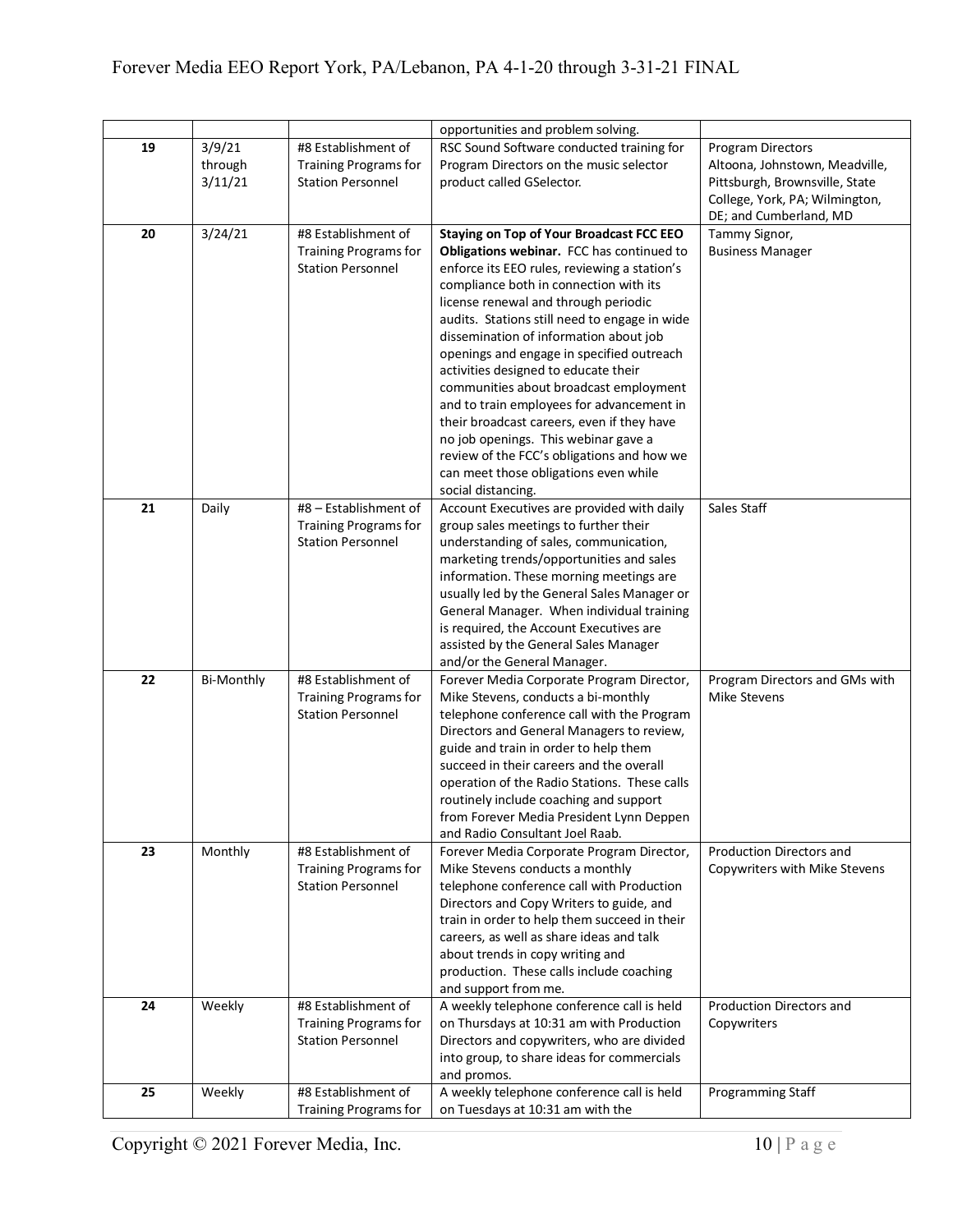|    |              | <b>Station Personnel</b>                              | programming air staff, who are divided into                                                |                                                           |
|----|--------------|-------------------------------------------------------|--------------------------------------------------------------------------------------------|-----------------------------------------------------------|
|    |              |                                                       | group, to share ideas on air content.                                                      |                                                           |
| 26 | Occasionally | #8 Establishment of                                   | Mike Stevens will occasionally share a                                                     | Programming/Production Staff                              |
|    |              | <b>Training Programs for</b>                          | webinar or presentation to programming                                                     |                                                           |
|    |              | <b>Station Personnel</b>                              | and/or production directors and                                                            |                                                           |
|    |              |                                                       | copywriters as they are held by consultants                                                |                                                           |
|    |              |                                                       | and other broadcast organizations.                                                         |                                                           |
| 27 | Ongoing      | #8 - Establishment of                                 | Forever Media makes available Matix                                                        | All Management and sales staff                            |
|    |              | <b>Training Programs for</b>                          | Solutions to the Sales Department. Matrix                                                  |                                                           |
|    |              | <b>Station Personnel</b>                              | offers a web-based media-specific software                                                 |                                                           |
|    |              |                                                       | platform that enables the sales department<br>to maximize their advertising opportunities. |                                                           |
|    |              |                                                       | The program provides media sales workflow                                                  |                                                           |
|    |              |                                                       | while giving the exact information needed                                                  |                                                           |
|    |              |                                                       | for prospecting, managing, evaluating, and                                                 |                                                           |
|    |              |                                                       | closing business. Training tools for all                                                   |                                                           |
|    |              |                                                       | aspects of sales are provided and available                                                |                                                           |
|    |              |                                                       | within this program.                                                                       |                                                           |
| 28 | Annually and | #8 - Establishment of                                 | Forever Media supports and has a                                                           | All Employees                                             |
|    | Upon Hire    | <b>Training Programs for</b>                          | commitment to the principals of equal                                                      |                                                           |
|    |              | <b>Station Personnel</b>                              | employment opportunity and intends to                                                      |                                                           |
|    |              |                                                       | provide a work environment free from                                                       |                                                           |
|    |              |                                                       | unlawful discrimination of any kind. In                                                    |                                                           |
|    |              |                                                       | keeping with this commitment, upon hire,                                                   |                                                           |
|    |              |                                                       | all new employees are put through Sexual                                                   |                                                           |
|    |              |                                                       | Harassment training and every employee                                                     |                                                           |
| 29 |              | #8 - Establishment of                                 | trained annually.                                                                          |                                                           |
|    | Weekly       | <b>Training Programs for</b>                          | Forever Media incorporates an additional<br>level of employee training with the            | All Employees                                             |
|    |              | <b>Station Personnel</b>                              | ThinkZoom-P1Learning program.                                                              |                                                           |
|    |              |                                                       | P1Learning provides on-line training and                                                   |                                                           |
|    |              |                                                       | operations development solutions focused                                                   |                                                           |
|    |              |                                                       | exclusively on the media industry. P1                                                      |                                                           |
|    |              |                                                       | provides selling techniques and concepts,                                                  |                                                           |
|    |              |                                                       | tips, training, development leadership                                                     |                                                           |
|    |              |                                                       | advice and legal compliance requirements                                                   |                                                           |
|    |              |                                                       | to salespersons, human resources,                                                          |                                                           |
|    |              |                                                       | supervisors and management. All Forever                                                    |                                                           |
|    |              |                                                       | Media employees have access to hundreds                                                    |                                                           |
|    |              |                                                       | of interactive courses, tests and written                                                  |                                                           |
|    |              |                                                       | materials on a variety of topics relevant to                                               |                                                           |
|    |              |                                                       | the industry.                                                                              |                                                           |
| 30 | Ongoing      | #8 - Establishment of<br><b>Training Programs for</b> | Forever Media General Managers schedule<br>weekly, daily and individual meetings with      | VP of Sales, GM's, GSM's, Sales<br>Staff, Market Managers |
|    |              | <b>Station Personnel</b>                              | Sales Account Executives to review, guide,                                                 |                                                           |
|    |              |                                                       | and train in order to help each succeed in                                                 |                                                           |
|    |              |                                                       | their career. Additionally, every Tuesday                                                  |                                                           |
|    |              |                                                       | morning, the Vice-President of Sales                                                       |                                                           |
|    |              |                                                       | conducts a telephone-conferenced webinar                                                   |                                                           |
|    |              |                                                       | to mentor all Forever Media station General                                                |                                                           |
|    |              |                                                       | Managers, General Sales Managers, Market                                                   |                                                           |
|    |              |                                                       | Managers through a process of informal                                                     |                                                           |
|    |              |                                                       | discussion of knowledge, education,                                                        |                                                           |
|    |              |                                                       | coaching and support as it relates to work,                                                |                                                           |
|    |              |                                                       | career, or professional development.                                                       |                                                           |
| 31 | Ongoing      | #8 - Establishment of                                 | The station's General Manager, General                                                     | Sales Staff                                               |
|    |              | <b>Training Programs for</b>                          | Sales Manager, Local Sales Managers, and                                                   |                                                           |
|    |              | <b>Station Personnel</b>                              | Account Executives routinely train on-line                                                 |                                                           |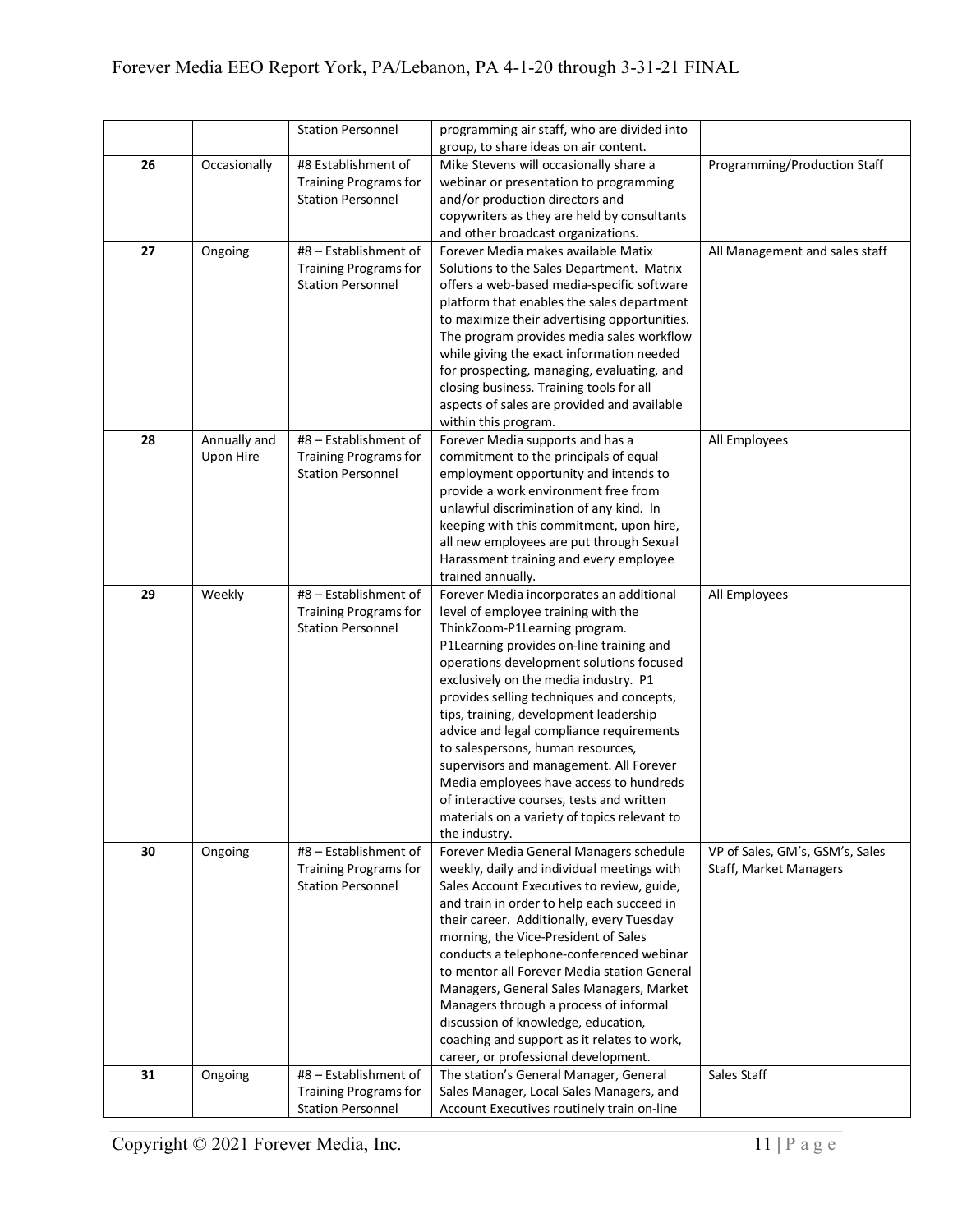|    |         |                              | with the Radio Advertising Bureau. During      |                                   |
|----|---------|------------------------------|------------------------------------------------|-----------------------------------|
|    |         |                              | this period, all have earned Radio             |                                   |
|    |         |                              | Marketing Professional Certifications from     |                                   |
|    |         |                              | the Radio Advertising Bureau. These            |                                   |
|    |         |                              | educational and instructional courses are      |                                   |
|    |         |                              | designed to improve our sales team's           |                                   |
|    |         |                              | knowledge about radio and offers               |                                   |
|    |         |                              | educational/instructional courses designed     |                                   |
|    |         |                              | to improve management, daily operations        |                                   |
|    |         |                              | and leadership of the Radio Stations.          |                                   |
| 32 | Ongoing | #8 - Establishment of        | Forever Media makes available Marketron.       | Traffic Staff, Programming Staff, |
|    |         | <b>Training Programs for</b> | Marketron offers a web-based media-            | and Business Managers             |
|    |         | <b>Station Personnel</b>     | specific software platform that enables the    |                                   |
|    |         |                              | traffic departments, production                |                                   |
|    |         |                              | departments, and business managers to          |                                   |
|    |         |                              | maximize their managing and invoicing of       |                                   |
|    |         |                              | commercials, non-traditional revenue and       |                                   |
|    |         |                              | digital. Training tools for all aspects are    |                                   |
|    |         |                              | provided and available within this program.    |                                   |
| 33 | Ongoing | #8 Establishment of          | The General Manager and General Sales          | GM's, GSM's                       |
|    |         | <b>Training Programs for</b> | Manager have routinely trained on-line         |                                   |
|    |         | <b>Station Personnel</b>     | with the Pennsylvania Associations of          |                                   |
|    |         |                              | Broadcasters (The Local Broadcast Sales        |                                   |
|    |         |                              | Team & P1 Selling).                            |                                   |
| 34 | Ongoing | #8 - Establishment of        | Forever Media makes available Nielsen.         | Sales Staff                       |
|    |         | <b>Training Programs for</b> | Nielsen offers platform training for the sales |                                   |
|    |         | <b>Station Personnel</b>     | department. Training tools for all aspects     |                                   |
|    |         |                              | are provided and available within this         |                                   |
|    |         |                              | program including a monthly calendar of        |                                   |
|    |         |                              | training sessions.                             |                                   |
| 35 | Upon    | #16 - Radio Station          | We routinely give group tours of our           | <b>General Public</b>             |
|    | Request | <b>Group Tours</b>           | facilities, 275 Radio Road, Hanover, PA and    |                                   |
|    |         |                              | 440 Rebecca Street, Lebanon, PA to             |                                   |
|    |         |                              | organizations such as the Boy and Girl         |                                   |
|    |         |                              | Scouts, elementary and high school groups,     |                                   |
|    |         |                              | church groups and other similar groups. The    |                                   |
|    |         |                              | tours provide an introduction to the Radio     |                                   |
|    |         |                              | Broadcasting Industry and are offered for      |                                   |
|    |         |                              | free. A typical tour includes information on   |                                   |
|    |         |                              | the history of Radio and our stations. We      |                                   |
|    |         |                              | explain and demonstrate the broadcasting       |                                   |
|    |         |                              | equipment used to transmit programming         |                                   |
|    |         |                              | from the studio to the transmitter site, we    |                                   |
|    |         |                              | explain the studio equipment and how it        |                                   |
|    |         |                              | functions. An introduction and hands-on        |                                   |
|    |         |                              | recording of commercial production is          |                                   |
|    |         |                              | demonstrated. An explanation of all            |                                   |
|    |         |                              | positions and responsibility of station        |                                   |
|    |         |                              | personnel is also given. We discuss our        |                                   |
|    |         |                              | station formats, audience and coverage         |                                   |
|    |         |                              | area. The tours are tailored to meet the       |                                   |
|    |         |                              | goals of the specific groups. To request a     |                                   |
|    |         |                              | tour contact: WGET/WGTY/WYCR/WHVR,             |                                   |
|    |         |                              | 275 Radio Road, Hanover, PA 17331. Attn:       |                                   |
|    |         |                              |                                                |                                   |
|    |         |                              | GM or call 717-637-3831.                       |                                   |
|    |         |                              | ddavies@forevermediainc.com                    |                                   |
|    |         |                              | To request a tour contact: WFVY/WLBR, 440      |                                   |